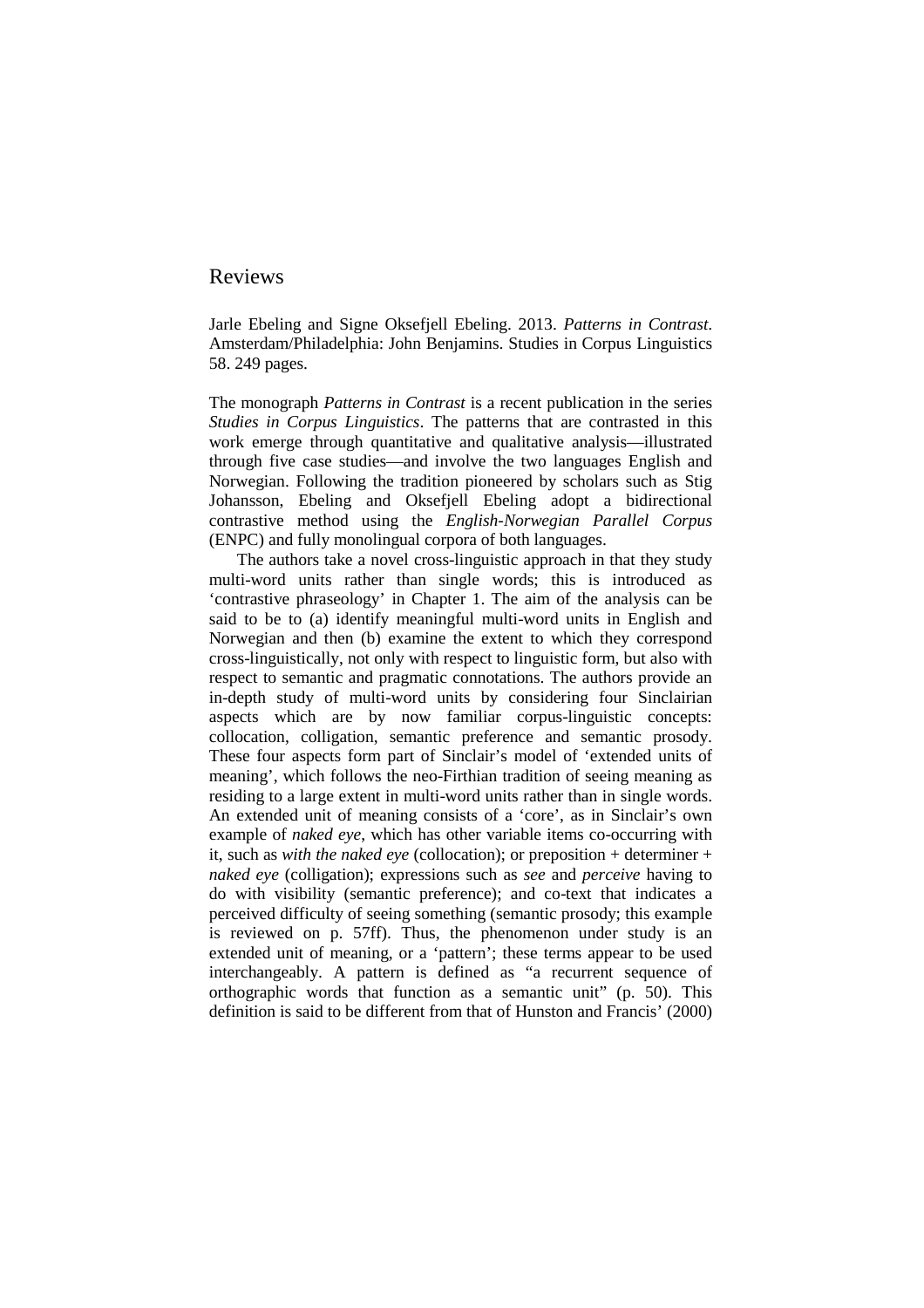Pattern Grammar in that the focus is on lexical rather than grammatical patterns. At the same time, the authors emphasise a point often made in the neo-Firthian tradition: that lexis and grammar are inseparable. It is also typically the case that a pattern is synonymous with a simplex word; *big deal*, for example, is said to be equivalent to 'important' (p. 209-10).

The work is firmly grounded in contrastive linguistics, which is defined as "cross-linguistic studies involving a systematic comparison of two or more languages with a view to describing their similarities and differences" (Hasselgård 2010: 98). Chapters 2 and 3 give a useful overview of this area, especially as developed in the context of parallel corpus analysis. As the study aims to locate pattern X not only in language A but also in language B (and then compare them), it is a basic requirement to establish a basis for comparison—a 'tertium comparationis', that is, "some kind of constant serving as the background of sameness against which the differences are to be measured" (Ringbom 1994: 738). The authors use Chesterman's (1998) notion of 'perceived similarities' as the basis for their contrastive analysis and the evidence is in the cross-linguistic correspondences found in the empirical material, which is bidirectional and involves translations. Observable items that correlate in source and target texts are talked about in terms of 'correspondence'. The degree of correspondence can be measured by overall frequency (how often does pattern X in language A correspond to pattern Y in language B?) and by taking into consideration aspects of form, meaning and use. As the analysis is partly based on translation data, the authors thoroughly cover the pros and cons of drawing on translation in contrastive analysis.

The work is also firmly grounded in the area of phraseology, for which the authors discuss relevant key notions in Construction Grammar, Pattern Grammar and in John Sinclair's and Michael Stubbs' ideas concerning the idiom principle and extended units of meaning. Chapter 4 includes a very interesting discussion about criteria for identifying semantic units in texts and how to operationalise the notion of semantic unity. Through a rich intertextual weave, the authors show that there is currently no way of fully automatising this procedure: "Even if statistical methods have been used with some success to identify semantic unity in patterns, there is no guarantee that sequences identified in this way in fact constitute a semantic unity" (p. 63). The most reliable criteria to date are said to be using paraphrases ("including one-word near synonyms")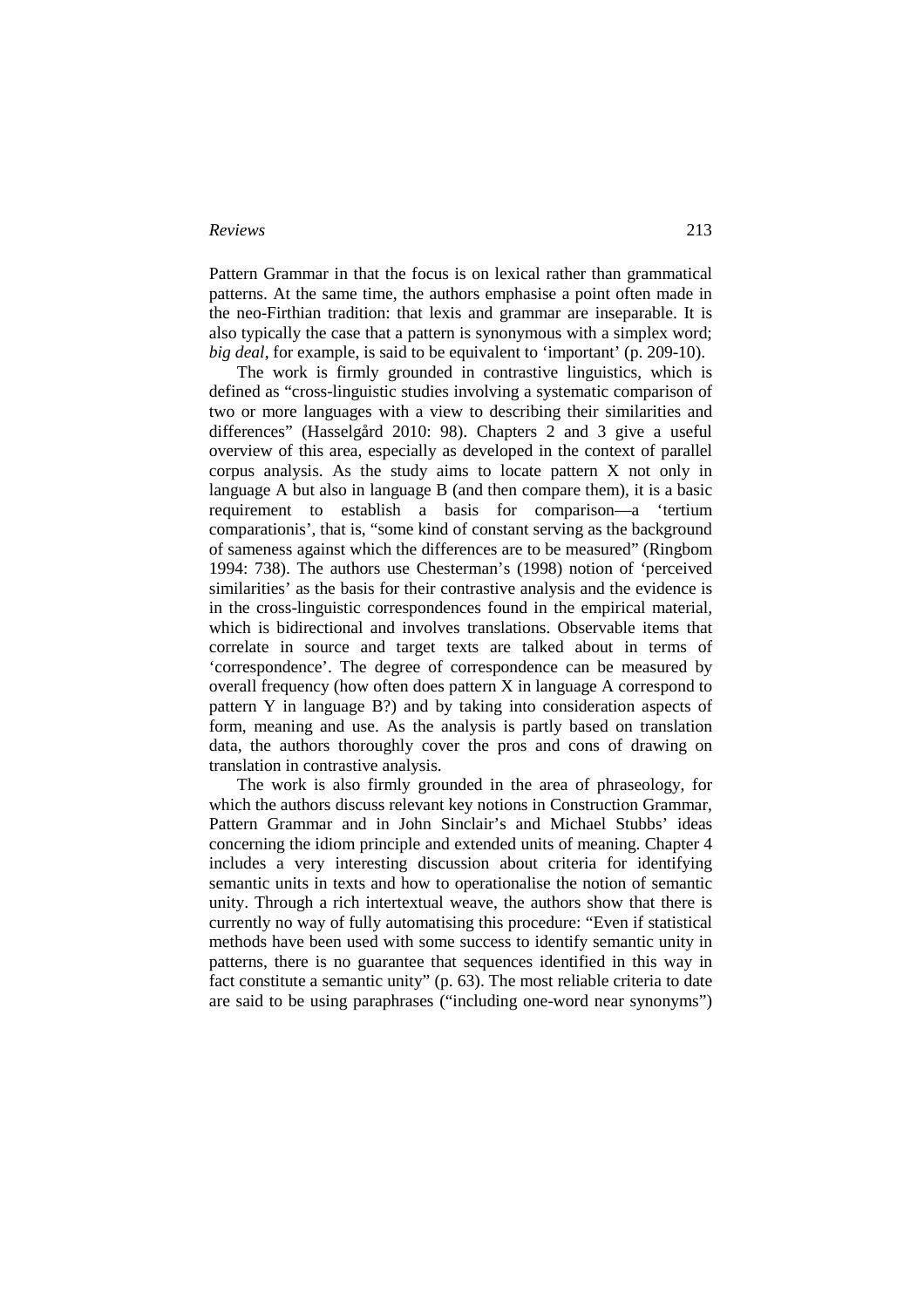and intertext ("e.g. in the form of recurrent patterns from several different texts").

The methodology used for the case studies is given a great deal of space. Anybody dedicated to the scientific principle of replicability will be pleased about Chapter 5, in which the different steps involved in the analysis are meticulously described. One of the key steps is n-gram extraction, on the basis of which patterns are then selected for crosslinguistic analysis. The main justification for retrieving n-grams is that this procedure avoids taking a pre-defined lexical element as the starting point of the analysis.

Chapter 6 describes the corpus material. In addition to using the fiction part of the ENPC, which is both a comparable corpus and a translation corpus, the authors use an expanded version of the corpus including a larger sample of fiction texts. In addition to the parallel corpus material, monolingual corpus material is also drawn on (whenever relevant; p. 83). For English, this entails the fiction part of the *British National Corpus*, amounting to 16 million words, and for Norwegian, the fiction part of the *Leksikografisk bokmålskorpus*, amounting to just under 14 million words.

The case studies comprise five patterns, with each pattern given a separate chapter: *big deal* (Chapter 8), *out of the ordinary* (Chapter 9), *found* + reflexive pronoun (Chapter 10), Norwegian *FÅ tak i* ('get hold of'; Chapter 11) and antonymic binomials of continuous lateral movement exemplified through expressions such as *back and forth* (Chapter 12). The analysis reveals a cline with regard to similarity/contrast of both form and meaning of the patterns. Occasionally, 'phraseological gaps' are found, as in the case of *big deal*, where no congruent (with respect to part of speech) corresponding pattern is found in Norwegian. As may be expected, cases of polysemy are also found in the data: Norwegian *FÅ tak i*, for example, has at least four distinct senses, judging from the correspondences in English: "obtain, grasp physically, contact, grasp mentally" (p. 170).

The concluding chapter sums up the five case studies. It also includes a section discussing challenges related to semantic prosody, especially as seen from a cross-linguistic perspective. Furthermore, the chapter presents new material in the form of a pilot study which applies the method to other languages, comparing English with German and Portuguese. The only pattern sufficiently frequent for examination is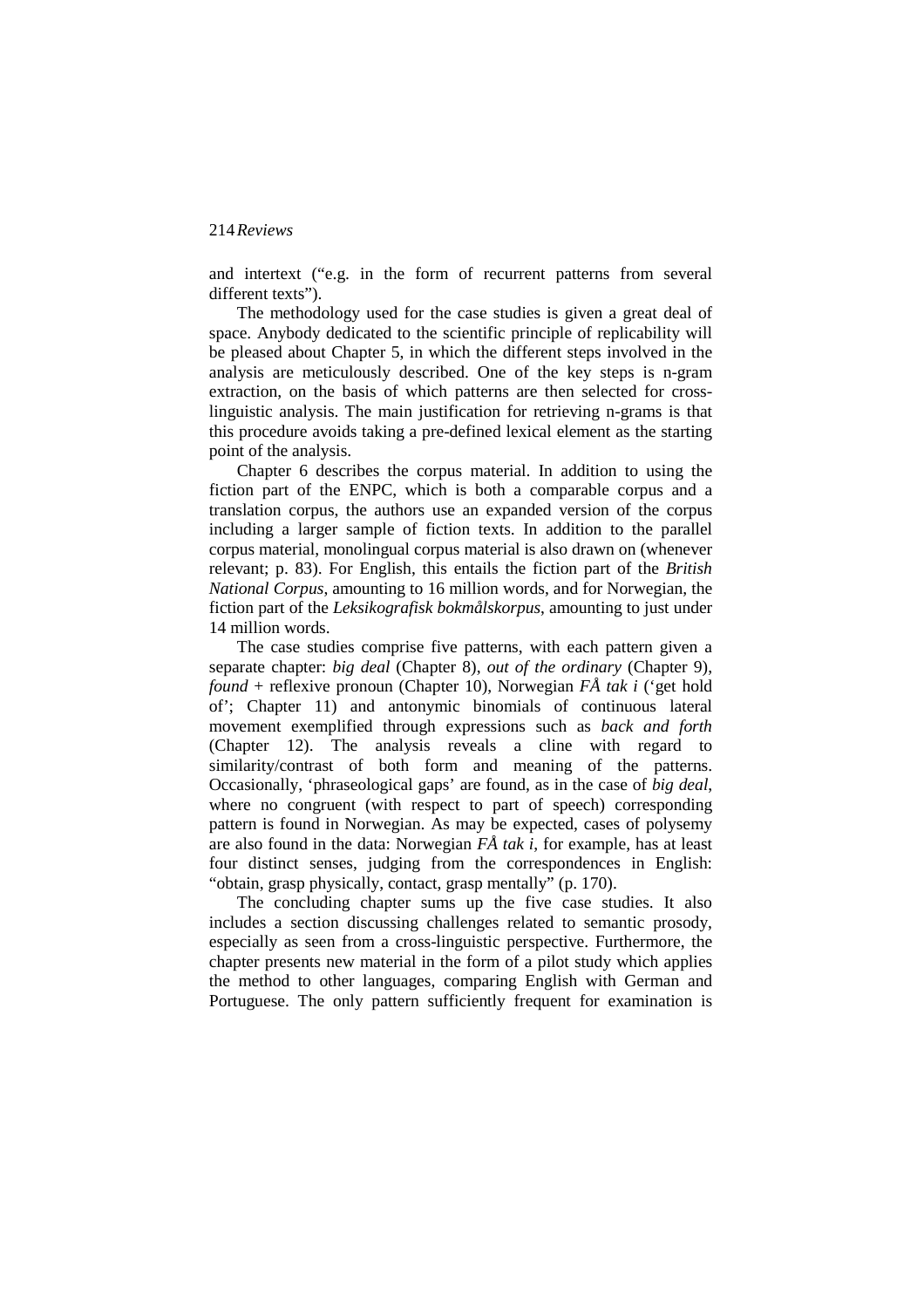*found* + reflexive pronoun, the analysis of which points to both "similarities and differences between the languages under study" (p. 221).

The degree of complexity of the work as a whole is relatively high and the reader needs to navigate between different areas of study primarily contrastive linguistics, phraseology and corpus linguistics and keep track of a large number of specialist terms. The authors themselves refer to the "terminological apparatus" (p. 209) applied in their work. Contrary to what may be expected, this rarely poses a problem, much thanks to the clarity of presentation and the care taken to provide not only definitions but also background information. The literature reviews on both contrastive linguistics and phraseology provide a great deal of food for thought.

The reading is made especially pleasurable by an engaging argumentative style and by discussions where both pros and cons are regularly brought up. A case in point is Section 3.3.1 on the use of parallel corpora, which records multiple voices from the literature in a balanced way, while still arriving at a clearly stated position in favour of using such data. The authors' ambition to not brush aside potential problems is evidenced throughout. One problem that is repeatedly referred to is sparse data: most of the patterns selected for analysis are relatively infrequent. *Out of the ordinary*, for example, occurs "17 times in the English original texts and four times in the translated texts" (p. 113). The corpus material, despite the added fiction texts, is not sufficiently large to yield a very large number of examples of the pattern in question. This presents a problem for this type of analysis, as rather sizeable corpora are needed in order for patterns to emerge in a reliable way.

As mentioned above, the method of extracting potential pattern candidates is done by bootstrapping based on n-grams which involves no pre-selected lexical material. While the identification of potential patterns follows strict criteria, the ensuing step of selecting patterns for further analysis is more subjective in character, which is also clearly stated: "intuition is part of the process of selecting which patterns to explore cross-linguistically" (p. 66). The authors still offer a list of six criteria for an n-gram to qualify as a pattern, thus making the process less arbitrary. However, the procedure for selecting the five patterns illustrated in the case studies from the rather unwieldy lists of over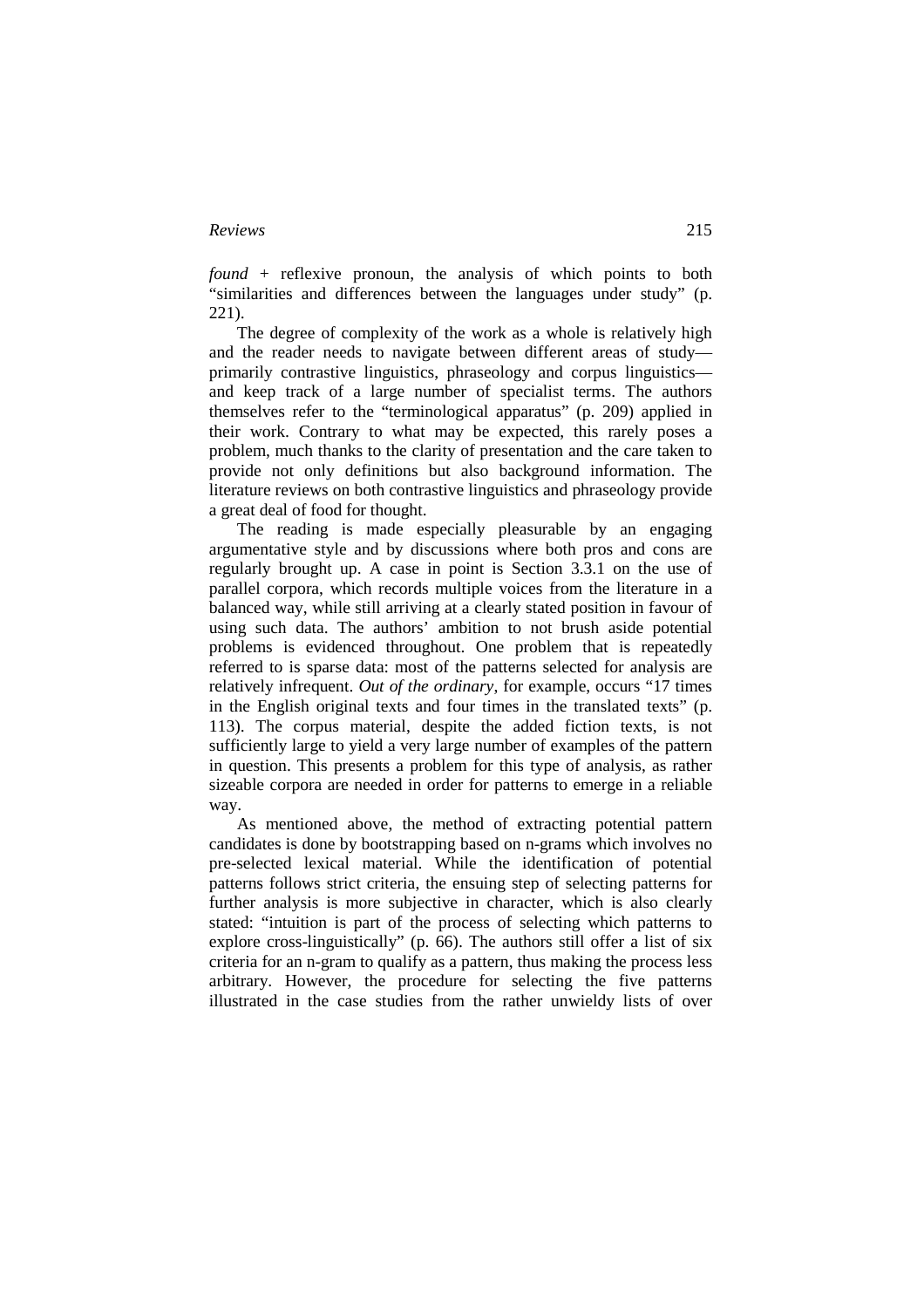12,000 n-grams is not very clear, although the authors state that "since we are doing cross-linguistic analysis of patterns, we concentrated on combinations that exhibited potentially interesting differences between the source and target texts or between the two languages" (p. 95).

Given the solid work that has gone into devising the method of the study, it is not easy to find ways in which it could be improved. There is, however, one step which could have been added to the retrieval stage: a dispersion check. Currently, the method considers frequency as a criterion, with a cut-off point at eight occurrences in order for a given item to be considered for analysis. However, it does not take into consideration the spread of a given item in the corpus, as is done for example in Biberian extraction of multi-word units (so-called "lexical bundles", see e.g. Biber 2010). With an added dispersion criterion, stating that a given item needs to occur in at least X number of texts in the corpus, items such as *the men on the hills* (Table 5.1, p. 68) would likely automatically be excluded from the lists.

My understanding of the role of the five case studies is that they are meant to illustrate the method ("demonstrate the potential of exploring patterns in contrast" as stated on the back cover). However, the case studies still leave me with more general questions: What do we do with all the detailed and intricate facts about the five patterns? Where does all this information fit into linguistic theory? Is it feasible to carry out this type of in-depth analysis for a large number of patterns? It is easy to see how the level of detail may be useful to translators specialising in the selected language pair or to advanced language learners whose first and second/foreign languages involve English and Norwegian, but it is more difficult to see beyond these applied target audiences. (At this point, it needs to be said that knowledge of Norwegian is not necessary in order for the reader to appreciate the book, although, needless to say, a reader who is familiar with Norwegian will be able to appreciate the intricacies of the case studies.) A related question concerns what predictions linguistic theory might make with respect to how the idiom principle, as opposed to the open-choice principle, works cross-linguistically. Perhaps it is unfair to be requesting discussion about this, as the notion that the word is the basic linguistic unit very much predominates in traditional linguistic theory building, but such a discussion would nevertheless have been a welcome addition.